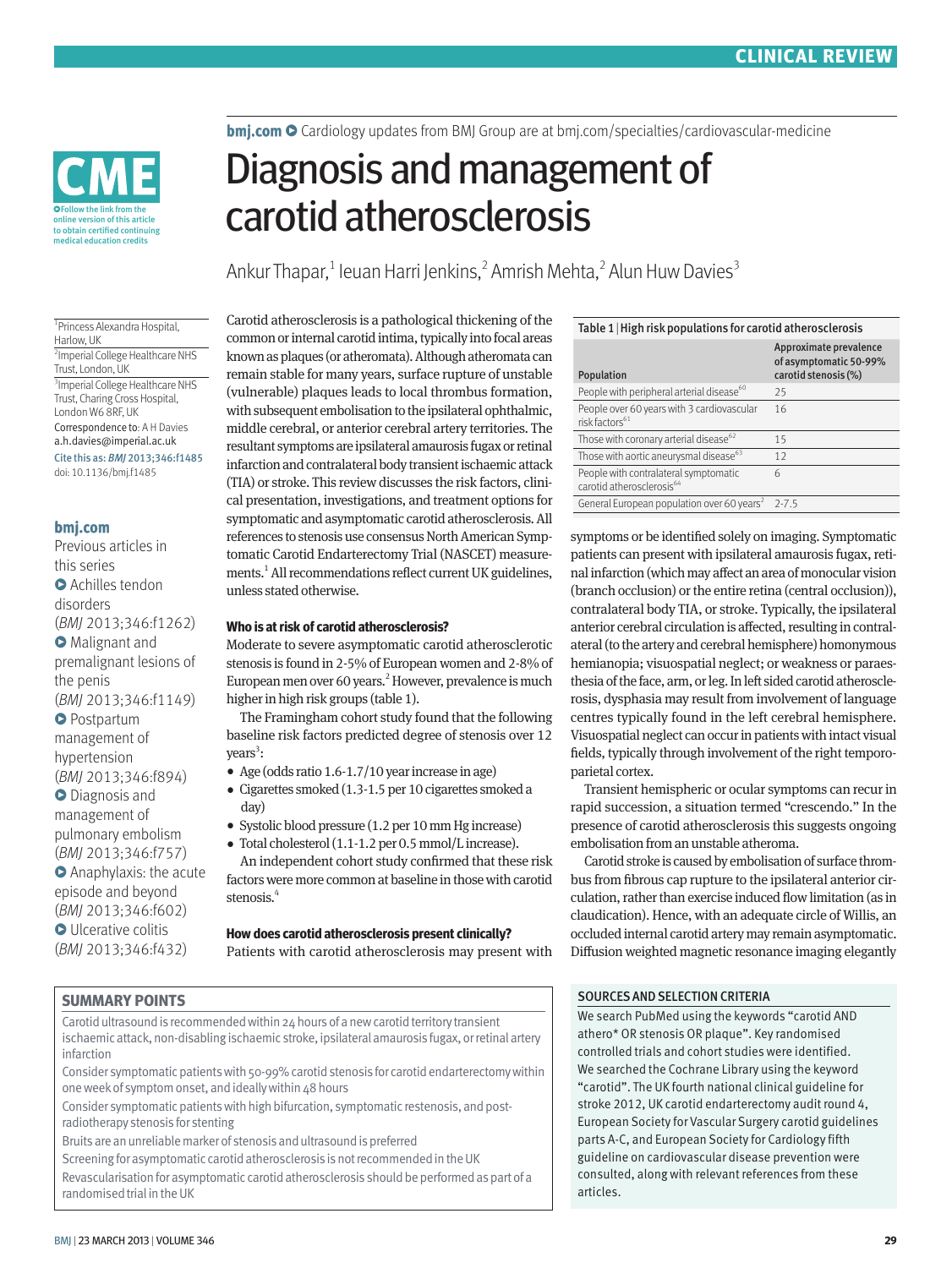#### Differential diagnosis of carotid atherosclerosis on imaging

Non-atherosclerotic carotid disease (Takayasu's disease, giant cell arteritis, radiotherapy arteritis, fibromuscular dysplasia, carotid dissection) Normal variants such as kinked carotids Carotid body tumour Free floating thrombus

illustrates the sequelae of carotid atheroma thromboembolism (fig 1).

#### **What initial assessment is appropriate in symptomatic carotid atherosclerosis?**

Careful history taking in a patient who has had a TIA or stroke can help establish whether the presenting symptoms are referable to one or other carotid territory and if the patient is likely to benefit from carotid revascularisation. A history of neck trauma, frontal headache, or connective tissue disease may suggest carotid dissection, which is generally managed with antiplatelet agents or anticoagulation alone.<sup>5</sup>

The ABCD score is commonly used to triage TIA, $^2$  but it cannot predict the presence of carotid stenosis or the benefit of revascularisation.<sup>6</sup> Establish the patient's handedness, because this may effect the laterality of language centres and the disability caused by infarction in a dominant hemisphere. Assess the patient's modifiable risk factors, including blood pressure, cholesterol, glycated haemoglobin, smoking history, and exercise habits to facilitate secondary prevention.

#### **Which investigations help rule out alternative pathologies?**

Among the basic stroke investigations, $<sup>7</sup>$  the most useful</sup> investigations for identifying alternative causes of embolic stroke are electrocardiography, prothrombin time on the day of event for patients taking warfarin, and erythrocyte sedimentation rate if arteritis is suspected. If the clinical territory of symptoms is uncertain after initial cerebral computed tomography, diffusion weighted cerebral magnetic resonance imaging may help identify ischaemic lesions in a single carotid territory and rule out bilateral or posterior circulation ischaemic lesions found with other embolic sources (fig 1). In hyperacute stroke, a randomised imaging study showed that this test had a sensitivity of 91% (95% confidence interval 88% to 94%), specificity of 95% (75% to 100%), and inter-reader κ of 0.84 for acute infarct detection, compared with 61% (52% to 70%), 65% (50% to 100%), and 0.51, respectively, for computed tomography.8



Fig 1|Diffusion weighted magnetic resonance imaging of the brain showing acute embolic infarcts (yellow arrow) in the left middle cerebral artery territory, associated with atheroma thromboembolism



Fig 2|Echolucent internal carotid artery atheroma (yellow arrow) causing 70% NASCET equivalent stenosis. CCA=common carotid artery, ECA=external carotid artery, ICA=internal carotid artery, STA=superficial temporal artery. Analysis of atheroma characteristics on ultrasound is an area of research for future stroke prediction

#### **What is the first line treatment for symptomatic carotid disease?**

Once symptomatic ischaemic stroke, TIA, or amaurosis fugax is diagnosed, start the patient on aspirin (300 mg loading dose, then 75 mg daily) and a statin. Aspirin is the traditional antiplatelet drug of choice in symptomatic carotid disease—a meta-analysis has shown that it halves the odds of perioperative stroke (odds ratio 0.58, 0.34 to 0.98;  $I^2=0.0\%$ ).<sup>9</sup> With respect to dosage, one randomised controlled trial found a lower rate of stroke, myocardial infarction, and death at three months with low dose (80-325 mg) rather than high dose (650-1300 mg) daily aspirin in patients undergoing endarterectomy.10 A single centre randomised controlled trial suggested that the addition of one 75 mg dose of clopidogrel the night before endarterectomy reduced postoperative microembolisation through inhibition of ADP mediated platelet activation, but a randomised controlled trial with clinical endpoints is needed.<sup>11</sup>

#### **How is carotid atherosclerosis diagnosed?**

The UK national stroke strategy suggests that clinicians refer patients with ipsilateral anterior circulation transient ischaemic attack, non-disabling stroke, amaurosis fugax, or retinal infarction for carotid duplex ultrasound within 24 hours of presentation.<sup>12</sup> A carotid atheroma is diagnosed on ultrasound as a focal structure encroaching into the arterial lumen by at least 0.5 mm, although some other conditions can mimic it (box).<sup>13</sup> Colour duplex ultrasound has the benefits of speed, safety, and portability. It can also characterise the atheroma and quantify luminal stenosis (fig 2). Stenosis is measured using the Doppler principle to measure the increase in blood velocity at the point of greatest stenosis, which is converted into equivalent digital subtraction arteriogram (DSA) measurements. One recommended method of grading stenosis is to use peak systolic velocity.<sup>1</sup> A peak systolic velocity of more than 125 cm/s corresponds to greater than 50% stenosis and one of more than 230 cm/s corresponds to greater than 70% stenosis, although there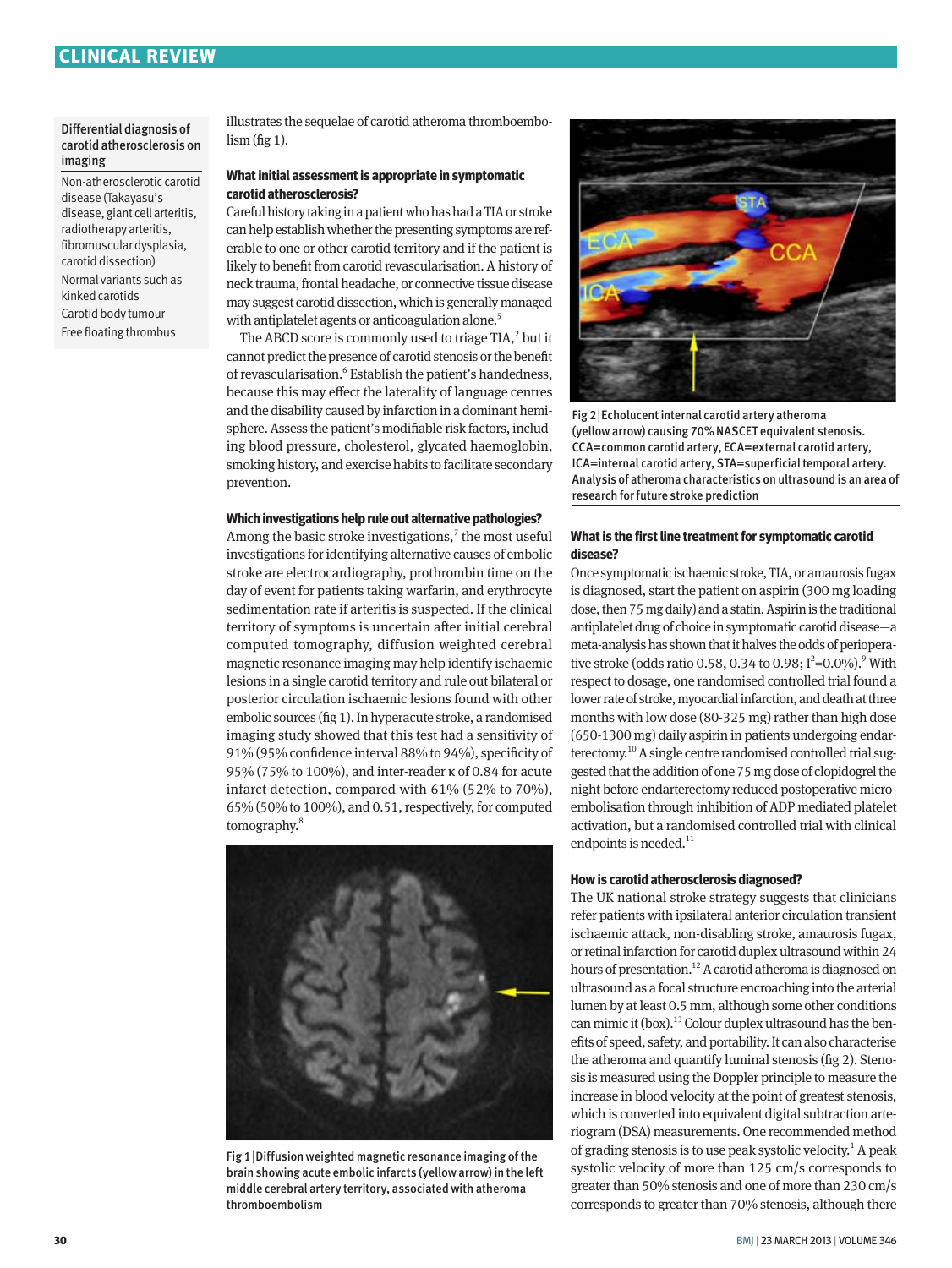| Table 2 Grading of carotid stenosis* |                    |  |
|--------------------------------------|--------------------|--|
| NASCET stenosis (%)t                 | ECST stenosis (%)t |  |
| $\Omega$                             | 40                 |  |
| 50                                   | 70                 |  |
| 70                                   | 82                 |  |
| 90                                   | 94                 |  |
| $\overline{99}$                      | 99                 |  |
| Occlusion                            | Occlusion          |  |

\*Carotid stenosis is now graded by degree of luminal stenosis using North American Symptomatic Carotid Endarterectomy Trial (NASCET) measurements.<sup>66</sup> †European Carotid Surgery Trial (ECST) measurements can be converted using the formula ECST%=0.6×NASCET%+40. A useful reference is that 50% NASCET stenosis equates to 70% ECST stenosis.

are caveats—for example, if there is contralateral occlusion. NASCET measurements are now the consensus method for reporting stenosis in the United Kingdom and the United States.<sup>1 14</sup> Earlier European Carotid Surgery Trial (ECST) measurements can be converted to NASCET using the formula: NASCET=(ECST-40)/0.6 (table 2).<sup>15</sup>

In the UK, it has been suggested that in addition to duplex ultrasound, which has a high sensitivity but only moderate specificity (table 3), a confirmatory investigation is requested before endarterectomy.<sup>7</sup> This could be a repeat ultrasound or another modality (fig 3).<sup>7</sup> There is a move away from DSA, which is invasive, requires a bed, and is associated with a 0.3-1% risk of precipitating a neurological event.<sup>16 17</sup> A 2009 individual patient data meta-analysis calculated the



Fig 3|Contrast enhanced magnetic resonance angiography (A) and computed tomographic angiography (B) of the same left internal carotid artery atheroma (yellow arrow). Magnetic resonance angiography demonstrates severe stenosis, whereas computed tomographic angiography clearly delineates the heterogeneous, partially calcified, partially low density, ulcerated atheroma (same lesion shown in fig 1)

Table 3|Accuracy of non-invasive imaging versus catheter angiography for assessment of 70-99% NASCET carotid stenosis in symptomatic patients from recent meta-analyses\*

| Modality                          | Sensitivity (95% CI) | Specificity (95% CI) |
|-----------------------------------|----------------------|----------------------|
| CFMRA <sup>23</sup>               | 94% (92% to 96%)     | 93% (90% to 95%)     |
| CFMRA <sup>18</sup>               | 85% (69% to 93%)     | 85% (76% to 92%)     |
| Duplex ultrasound <sup>18</sup>   | 83% (79% to 86%)     | 54% (48% to 60%)     |
| $MRA^{18}$                        | 79% (57% to 91%)     | 70% (57% to 81%)     |
| Single detector CTA <sup>18</sup> | 65% (46% to 80%)     | 56% (39% to 71%)     |
|                                   |                      |                      |

\*No pooled data are available for multidetector CTA because it is a relatively new technique. CEMRA=contrast enhanced magnetic resonance angiography, CI=confidence interval, CTA=computed tomographic angiography, MRA=magnetic resonance angiography without contrast, NASCET=North American Symptomatic Carotid Endarterectomy Trial.

accuracy of non-invasive imaging for detecting 70-99% angiographic NASCET stenosis (table 3).<sup>18</sup> The study found 86% (79% to 91%) inter-sonographer agreement for 70-99% stenosis on ultrasound. Improvements in multidetector computed tomography technology have led to improved diagnostic accuracy, which looked similar to contrast enhanced magnetic resonance angiography and DSA in two blinded case series.19 20 Moderate symptomatic carotid atherosclerosis is more problematic, because measurement of stenosis is less accurate.<sup>18</sup>

When choosing imaging modalities, ease of access, cost, contralateral occlusion, the presence of a pacemaker, extensive calcification, and renal failure must be considered. An analysis of imaging strategies in 2009 and their effect on number of strokes saved suggested that an ultrasound-only strategy was as effective as adding a second modality in the 70-99% stenosis group when surgery was performed within 14 days.<sup>21</sup> There is no ideal modality, but most institutions (and current US guidelines<sup>22</sup>) initially use duplex ultrasound to identify 70-99% stenosis, with ultrasound being repeated before surgery by a more experienced sonographer. In borderline cases, moderate stenosis, or in patients who present late (in whom surgical benefit is marginal), multidetector computed tomographic angiography or contrast enhanced magnetic resonance angiography can reduce the number of unnecessary endarterectomies performed.<sup>19</sup> <sup>20</sup> <sup>23</sup>

#### **Who should be referred for consideration of endarterectomy?**

Urgently refer patients with 50-99% stenosis on duplex ultrasound to a vascular surgeon, preferably through a multidisciplinary neurovascular meeting, for consideration of confirmatory imaging and endarterectomy. The fourth UK clinical guideline for stroke recommends that surgery is performed within one week,<sup>7</sup> and ideally within 48 hours,<sup>12</sup> when stroke is most common and benefit from endarterectomy is greatest. $24$   $25$  Those who are currently unfit for surgical or endovascular revascularisation, or who have severe disability, may be reassessed after one week regarding referral for carotid ultrasound.

In the UK, asymptomatic patients with 50-99% NASCET stenosis can be randomised to revascularisation versus medical therapy as part of the ongoing randomised European Carotid Surgery-2 Trial or to surgery versus stenting in the Asymptomatic Carotid Surgery-2 Trial.<sup>26</sup> In the US, revascularisation is commonly used to treat asymptomatic patients with 70-99% stenosis. $^{22}$ 

Patients with stable neurology and complete carotid occlusion are unsuitable for carotid endarterectomy because they are not at risk of embolisation through an occluded artery. However a subset of patients with insufficient collaterals experience hypoperfusion after occlusion,<sup>27</sup> leading to an annual rate of ipsilateral stroke of 5.9% (4.3% to 7.5%).<sup>28</sup> However, two randomised trials have failed to find benefit for extracranial to intracranial bypass in these patients over medical treatment alone. $2930$ 

### **Which other factors are important when considering endarterectomy?**

Clinicians should consider a patient's fitness for intervention and any previous cardiac disease. They should also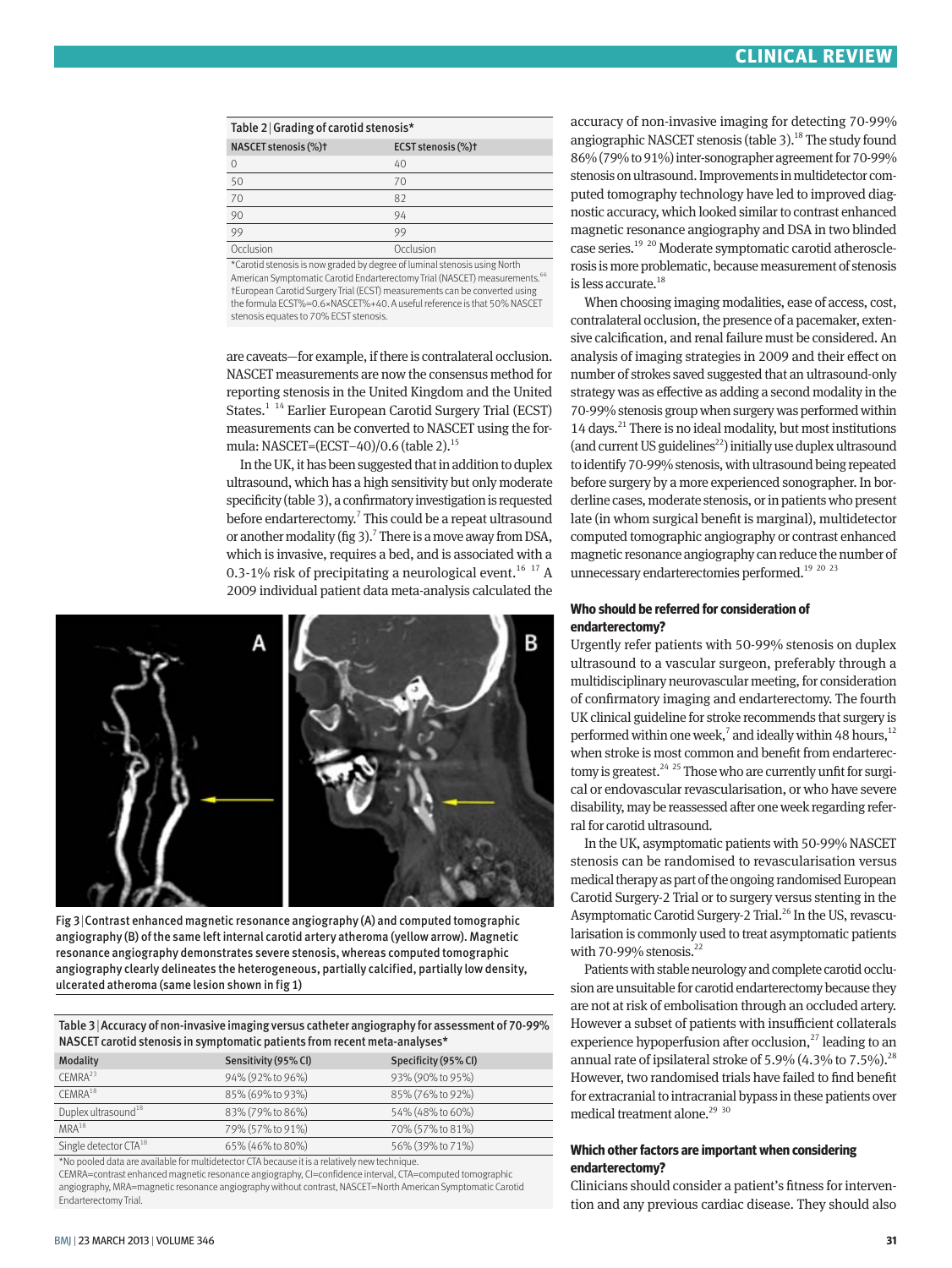| Table 4 Disability levels in stroke as measured by the modified |
|-----------------------------------------------------------------|
| Rankin scale <sup>65</sup>                                      |

| Modified<br>Rankin scale | <b>Functional disability</b>                                                                                    |
|--------------------------|-----------------------------------------------------------------------------------------------------------------|
| $\Omega$                 | Asymptomatic                                                                                                    |
| 1                        | No serious disability                                                                                           |
| $\mathcal{P}$            | Slight disability; unable to carry out all previous activities<br>but independent                               |
| 3                        | Moderate disability; requires some help but able to walk<br>independently                                       |
| 4                        | Moderately severe disability; unable to walk independently<br>and unable to attend to bodily needs without help |
| 5                        | Severe disability; bedridden, incontinent, fully dependent                                                      |
|                          | Dead                                                                                                            |
|                          |                                                                                                                 |



Can ultrasound based atheroma analysis and microemboli detection reduce the number of unnecessary endarterectomies performed? What is the benefit of revascularisation versus modern medical treatment in symptomatic patients with moderate (50-69%) stenosis? What are the clinical outcomes of asymptomatic patients with 70-99% stenosis on contemporary medical therapy versus revascularisation? What are the stroke rates in patients with

asymptomatic 70-99% carotid stenosis undergoing cardiac bypass?

look for coexistent aortic aneurysm and peripheral arterial disease (table 1). Examination should include assessment of neck extension and the location of the carotid bifurcation (using ultrasound) in relation to the angle of the mandible, because this has relevance for surgical access to the internal carotid. In cases of stroke, document the level of disability (table 4) because endarterectomy is of known benefit only for those with non-disabling stroke. $3132$ 

Previous neck radiotherapy or surgery may complicate endarterectomy and require an alternative strategy such as medical treatment, stenting, or bypass.<sup>33</sup> Previous endarterectomy is relevant because restenosis within the first year may result from myointimal hyperplasia rather than atherosclerosis.22 The presence of connective tissue disease such as Marfan's syndrome, Ehlers-Danlos syndrome, or fibromuscular dysplasia is important because it predisposes to dissection, which is generally managed non-operatively. For patients who have received stroke thrombolysis, four small case series suggest that early carotid endarterectomy can still be performed safely.<sup>34-37</sup>

#### **Who benefits most from endarterectomy?**

Carotid endarterectomy can precipitate as well as prevent stroke. For symptomatic patients, several factors predict surgical benefit: increasing stenosis (from 50-99%),  $^{15}$  male sex, early intervention, and increasing age.<sup>25</sup> These effects were consistent across two large randomised controlled trials.<sup>31</sup> <sup>32</sup>

#### ADDITIONAL EDUCATIONAL RESOURCES

#### Educational resources for healthcare professionals

Royal College of Physicians. National clinical guideline for stroke. 4th ed. 2012. www.rcplondon.ac.uk/resources/stroke-guidelines

National Institute for Health and Clinical Excellence. Diagnosis and initial management of acute stroke and transient ischaemic attack (TIA). CG68. 2008. http://guidance.nice.org.uk/CG68

Department of Health. National Stroke Strategy. 2007. www.dh.gov.uk/prod\_consum\_dh/ groups/dh\_digitalassets/documents/digitalasset/dh\_081059.pdf

Royal College of Physicians. UK carotid interventions audit public report. Round 4. 2012. www.rcplondon.ac.uk/projects/uk-carotid-interventions-audit

National Institute for Health and Clinical Excellence. Carotid artery stent placement for symptomatic extracranial carotid stenosis. IPG389. 2011. http://publications.nice.org.uk/ carotid-artery-stent-placement-for-symptomatic-extracranial-carotid-stenosis-ipg389 National Institute for Health and Clinical Excellence. Carotid artery stent placement for asymptomatic extracranial carotid stenosis. IPG388. 2011. http://publications.nice.org.uk/ carotid-artery-stent-placement-for-asymptomatic-extracranial-carotid-stenosis-ipg388

#### Educational resources for patients

Circulation Foundation (www.circulationfoundation.org.uk/help-advice/carotid/)— Website providing useful patient leaflets



Fig 4| Technique of transfemoral carotid angioplasty and stenting. For additional safety a cerebral protection device is now used to prevent embolic debris entering the cerebral circulation

For example, the absolute ipsilateral stroke risk reduction for a patient with 50-69% symptomatic stenosis treated within two weeks is 14.8% but if left beyond 12 weeks surgery, in fact, becomes harmful.<sup>25</sup>

For asymptomatic patients with an incidental 70-99% carotid stenosis, three randomised controlled trials provided evidence of a 1% absolute risk reduction each year with endarterectomy over and above medical treatment of that era, particularly in those under 75 years.<sup>38</sup> However because of falling background stroke rates, the small risk reduction with surgery, a prerequisite need for national case finding, and the large number of people with preclinical atherosclerosis, surgery is currently recommended for these patients only as part of a trial in the UK.<sup>739</sup>

#### **How is surgery made safer?**

UK registry data show a perioperative stroke or death rate of 2%, myocardial infarction rate of 0.6%, neck haematoma rate of 3%, and cranial nerve palsy rate of  $4\%$ .<sup>40</sup> A systematic review found that early surgery (less than one week from symptoms) does not increase perioperative stroke or death, with the exception of emergency surgery for stroke in evolution or crescendo TIAs.<sup>41</sup>

A 2004 meta-analysis found no significant difference for 30 day stroke or death between endarterectomy under local or general anaesthesia (odds ratio 0.85, 0.63 to 1.16;  $I^2$ =0.0%).<sup>42</sup> However, shunt insertion (to preserve internal carotid blood flow intraoperatively using a plastic tube) is needed less often with local anaesthesia (0.27, 0.23 to 0.31; I 2 =91%), because patients' neurology can be monitored directly. The 2004 Cochrane meta-analysis of patch angioplasty versus primary closure found a significant reduction in medium term ipsilateral stroke with patching (0.32, 0.16 to 0.63;  $I^2=0\%$ ).  $43$ 

In the week after surgery, blood pressure must be tightly controlled. A pooled analysis of case series found an increased incidence of intracerebral haemorrhage when a postoperative systolic pressure of 150 mm Hg is exceeded.<sup>44</sup>

#### **Should a bruit prompt referral?**

In the past, a bruit over the carotid bifurcation was thought to be the first sign of carotid atherosclerosis. However,